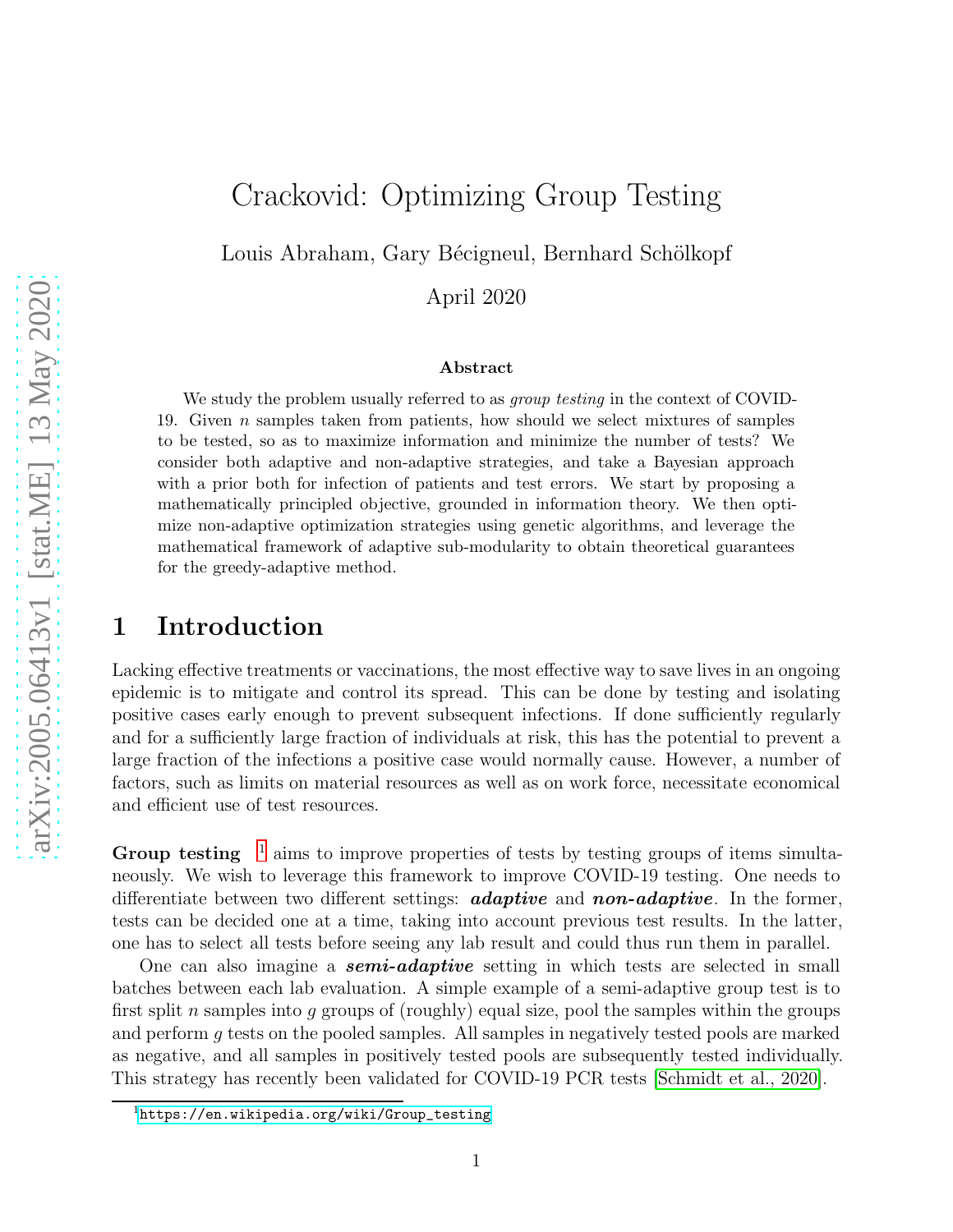Non-adaptive group testing. Most of the existing research on non-adaptive group testing is concerned with identifying at most  $k$  positive samples amongst  $n$  items, which is referred to as non-adaptive hypergeometric group testing [Hwang and Sós, 1987]. This assumption yields asymptotic bounds on the number of tests needed to recover the ground truth [\[Knill et al., 1998,](#page-9-2) [Indyk et al., 2010,](#page-9-3) [Cheraghchi et al., 2012,](#page-9-4) Chan et [al., 2014\]](#page-9-5). However, these are of limited practical relevance when constructive results on small numbers of samples are required.

A different problem formulation. We formulate the problem differently: given n people and m testing kits, the characteristics of the test and prior probabilities for each person to be sick, we seek to optimize the way the tests are used by combining several samples. For simplicity, samples are assumed to be independent. [\[Mazumdar, 2016\]](#page-9-6) considers these assumptions as well, for the non-adaptive setting. However, his results are also asymptotic, *i.e.*, valid for large n.

Adaptive group testing. In the adaptive setting, subsequent test designs may take into account earlier test results. By leveraging the framework of adaptive sub-modularity initially developed for sensor covering by [\[Golovin and Krause, 2011\]](#page-9-7), we prove near-optimality of the greedy-adaptive strategy.

Our contributions are as follows:

- We provide a mathematically grounded objective function to optimize when designing a strategy, leveraging information theory.
- We implement different strategies, both non-adaptive and adaptive, which can readily be used in a web browser to know *(i)* which tests to run and *(ii)* how to interpret the outcome.
- We provide a guarantee of near-optimality of the greedy-adaptive strategy which is based on the mathematical objective we proposed.
- Software is available at

#### <https://louisabraham.github.io/crackovid/crackovid.html>.

Intuition. *Our mathematical objective is designed such that the mixture tests it proposes to run in the lab will maximize the amount of information we gain on the ground truth once their lab results are revealed* − in expectation, over the randomness of both imperfect tests and prior probabilities of infection per individual.

Notations are progressively introduced throughout, but also all gathered in appendix [A.](#page-11-0)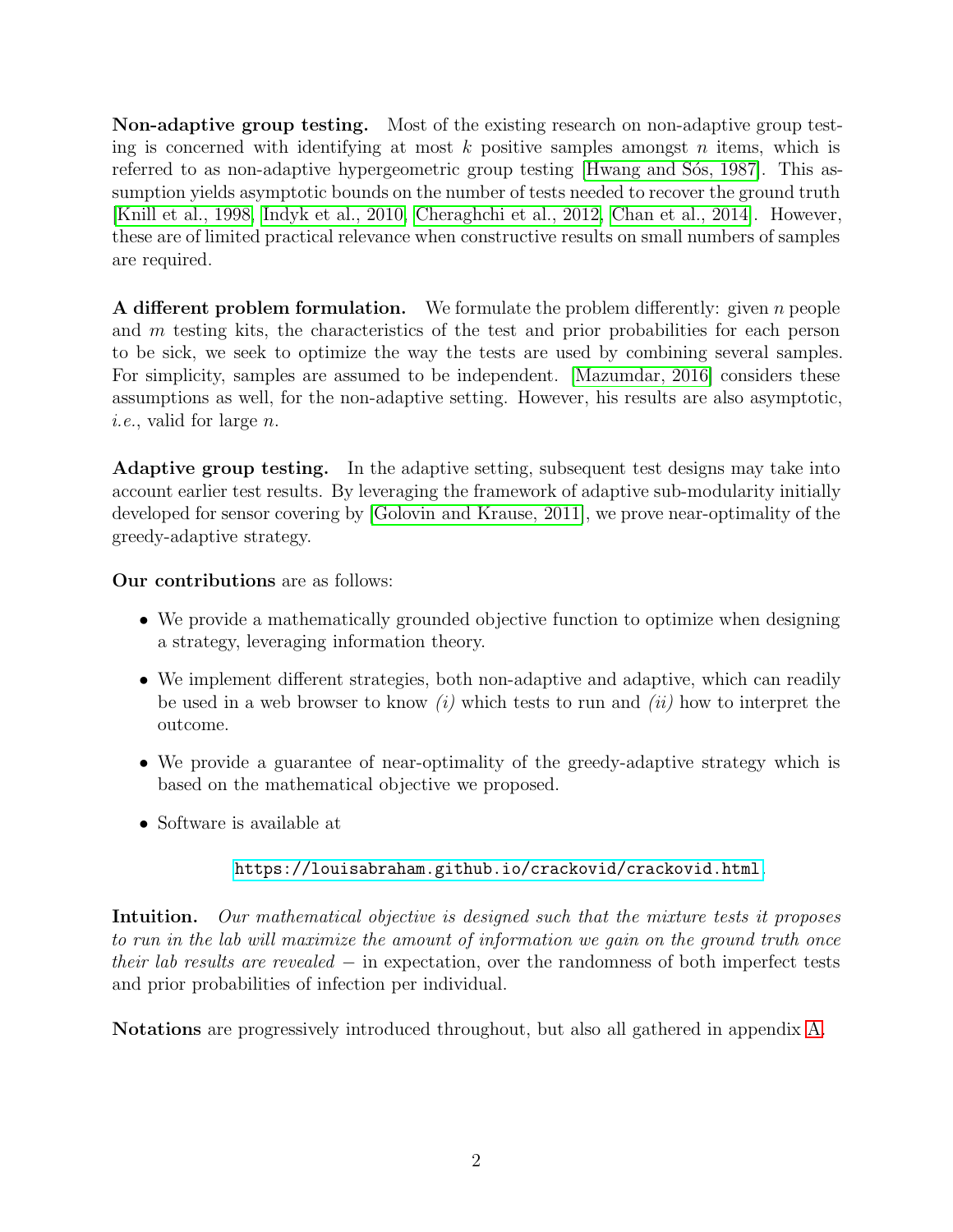### 2 Preliminaries

Denote the number of patient<sup>[2](#page-2-0)</sup> samples by n, and the number of tests to run by m. Tests are assumed to be imperfect, with a *true positive rate (or sensitivity)* tpr[3](#page-2-1) and *true negative rate* (or specificity)  $tr^4$  $tr^4$  patient sample i is infected with probability  $p_i \in [0, 1]$  and we assume statistical independence of infection of patient samples. Denoting by a '1' a positive result (infection), the unknown ground truth describing who is infected and who is not is a vector of size *n* made up of '0's and '1's: we call this the *secret*, denoted as  $s \in \{0,1\}^n$ . A *design of a test*  $d \in \{0,1\}^n$  to run in the lab is a subset of patient samples to mix together into the same sample, where  $d_i = 1$  if patient sample i is mixed into design d and  $d_i = 0$  otherwise. Note that the outcome of a perfect design d for a given secret s can simply be obtained as  $\mathbf{1}_{\langle d,s\rangle>0}$  where  $\langle d,s\rangle := \sum_{i=1}^n d_i s_i$ , i.e., a test result is positive if there is at least one patient i for which  $d_i = 1$  (i is included in the sample) and  $s_i = 1$  (i is infected).

Recall that the secret  $s$  is unknown. However, since we assume initially that patient sample i is infected with probability  $p_i$  and that patient samples are independent, this yields a *prior* probability distribution over the possible values of s. We hence represent the random value of s as a *random variable (r.v.)*, denoted by S, with probability distribution  $p_S(s) := Pr[S = s]$  over  $\{0, 1\}^n$ .

Let us now recall the definition of the *entropy* of our random variable,

$$
H(S) = -\sum_{s \in \{0,1\}^n} p_S(s) \log_2 p_S(s),\tag{1}
$$

representing *the amount of uncertainty that we have on its outcome*, measured in bits. It is maximized when S follows a uniform distribution, and minimized when S constantly outputs the same value. As we perform tests, we gain additional knowledge about S. For instance, if a test pools all samples and returns a negative result, then our *posterior* probability that all patients are healthy goes up, i.e.,  $p_S((0, \ldots, 0))$  increases, governed by Bayes' rule of probability theory. More generally, we may perform a sequence of tests of varying composition, updating our posterior after each test. Our goal will be to select designs of tests so as to minimize entropy, resulting in the least amount of uncertainty about the test outcome for all individuals.

### 3 Mathematical Framework

Note that since tests are imperfect, for a given pool design  $d \in \{0,1\}^n$  and a given secret  $s \in \{0,1\}^n$ , the Boolean outcome  $T(s, d)$  of the test in the lab is not deterministic. If tests were perfect, we would have  $T(s, d) = \mathbf{1}_{\{d, s\} > 0}$ . To allow for imperfect tests, we model  $T(s, d)$  as a r.v. whose distribution is described by  $Pr[T(s, d) = 1 | \langle d, s \rangle > 0] = tpr$  and  $Pr[T(s, d) = 0 \mid \langle d, s \rangle = 0] = \text{tnr.}^5$  $Pr[T(s, d) = 0 \mid \langle d, s \rangle = 0] = \text{tnr.}^5$  Since the secret s is also unknown (and described by the

 ${}^{2}$ For simplicity, we will refer to all individuals being tested as *patients*.

<span id="page-2-0"></span><sup>3</sup> equivalent terms include hit rate, detection rate and recall.

<span id="page-2-2"></span><span id="page-2-1"></span><sup>4</sup> equivalent terms include correct rejection rate and selectivity.

<span id="page-2-3"></span><sup>&</sup>lt;sup>5</sup>If we have prior information on whether and how these errors depend on how many samples are mixed into a given pool design (e.g., by dilution effects), we can take this into account by letting  $tpr$  and  $tnr$  depend on  $|d| = \sum_i d_i$ .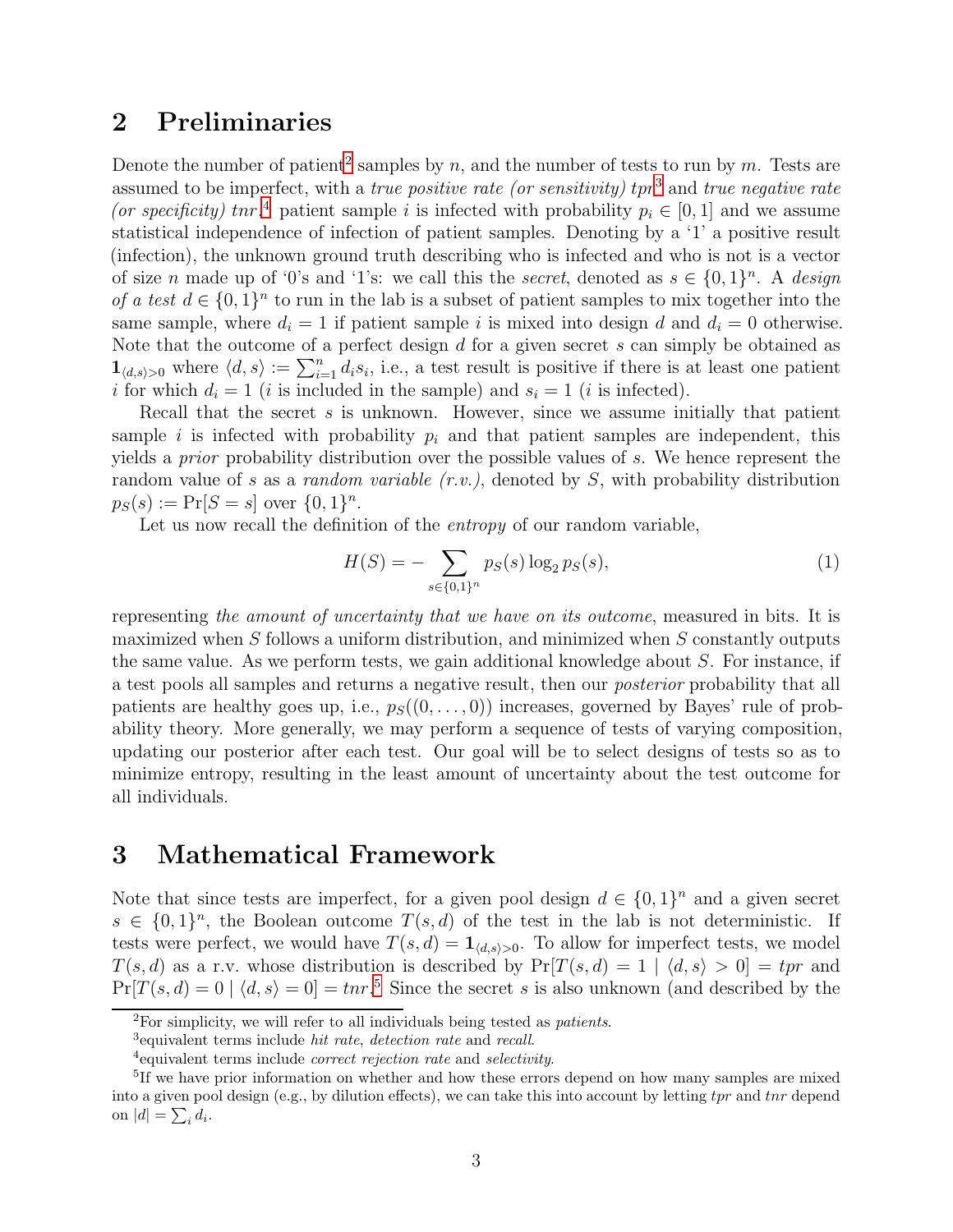r.v. S), the outcome  $T(S, d)$  has now two sources of randomness: imperfection of tests and unknown secret.[6](#page-3-0)

In practice, one will not run one test but multiple tests. We now suppose that  $m$  tests of pool designs are run and let their designs be represented as a multiset  $\mathcal{D} \in (\{0,1\}^n)^m$ .<sup>[7](#page-3-1)</sup>

This leads us to the following question: given an initial prior probability distribution  $p<sub>S</sub>$ over the secret, how should we select pool designs to test in the lab? We want to select it such that once we have its outcome, we have as much information as possible about  $S$ , i.e. the entropy (uncertainty) of S has been minimized. Since we cannot know in advance the outcome of the tests, we have to minimize this quantity *in expectation* over the randomness coming from both the imperfects test and unknown secret. This requires the notion of *conditional entropy*.

<span id="page-3-4"></span>**Conditional Entropy.** Given pool designs  $\mathcal{D}$ , we consider two random variables  $S$  (secret) and  $T := T(S, \mathcal{D})$  (test results). The conditional entropy of S given T is given by:

$$
H(S|T) = -\sum_{\substack{s \in \{0,1\}^n \\ t \in \{0,1\}^m}} \Pr[S = s, T = t] \cdot \log_2 \left( \frac{\Pr[S = s, T = t]}{\Pr[T = t]} \right) = \mathbb{E}_{t \sim T(S, \mathcal{D})} \left[ H(p_{S|T=t}) \right]. \tag{2}
$$

In this formula, the joint probability  $Pr[S = s, T = t]$  has been computed with the conditional probability formula  $Pr[S = s, T = t] = Pr[S = s] Pr[T = t|S = s]$ , and the posterior distribution is computed using Bayesian updating, i.e.,

<span id="page-3-3"></span>
$$
p_{S|T=t}(s) = \Pr[S = s | T = t] = \frac{\Pr[S = s, T = t]}{\Pr[T = t]},
$$
\n(3)

where  $Pr[T = t] = \sum_{s} Pr[S = s, T = t].$ 

It represents the amount of information (measured in bits) needed to describe the outcome of  $S$ , given that the result of  $T$  is known.

Mutual Information. Equivalently, one can define the *mutual information* between S and  $T$  as:

$$
I(S, T) := H(S) - H(S|T).
$$
\n(4)

It quantifies the amount of information obtained about S by observing T.

A well-motivated criterion for test selection. Since  $H(S)$  does not depend on d, selecting the pool design d minimizing the conditional entropy of S given the outcome of  $\mathcal D$ is equivalent to selecting the one maximizing the mutual information between S and  $T(S, \mathcal{D})$ . We now have a clear criterion for selecting  $\mathcal{D}$ :

<span id="page-3-2"></span>
$$
\mathcal{D}^* \in \arg\max_{\mathcal{D}} I(S, T(S, \mathcal{D})).
$$
\n<sup>(5)</sup>

<span id="page-3-0"></span> $6$ Laboratory errors in composing the pooled designs d could be modeled by correspondingly describing d by a random variable, or by including these errors into the random variable  $T$ .

<span id="page-3-1"></span><sup>&</sup>lt;sup>7</sup>I propose to add this: It is a *multiset* instead of just a set because imperfection of lab tests allow strategies in which the same pool design may be tested multiple times.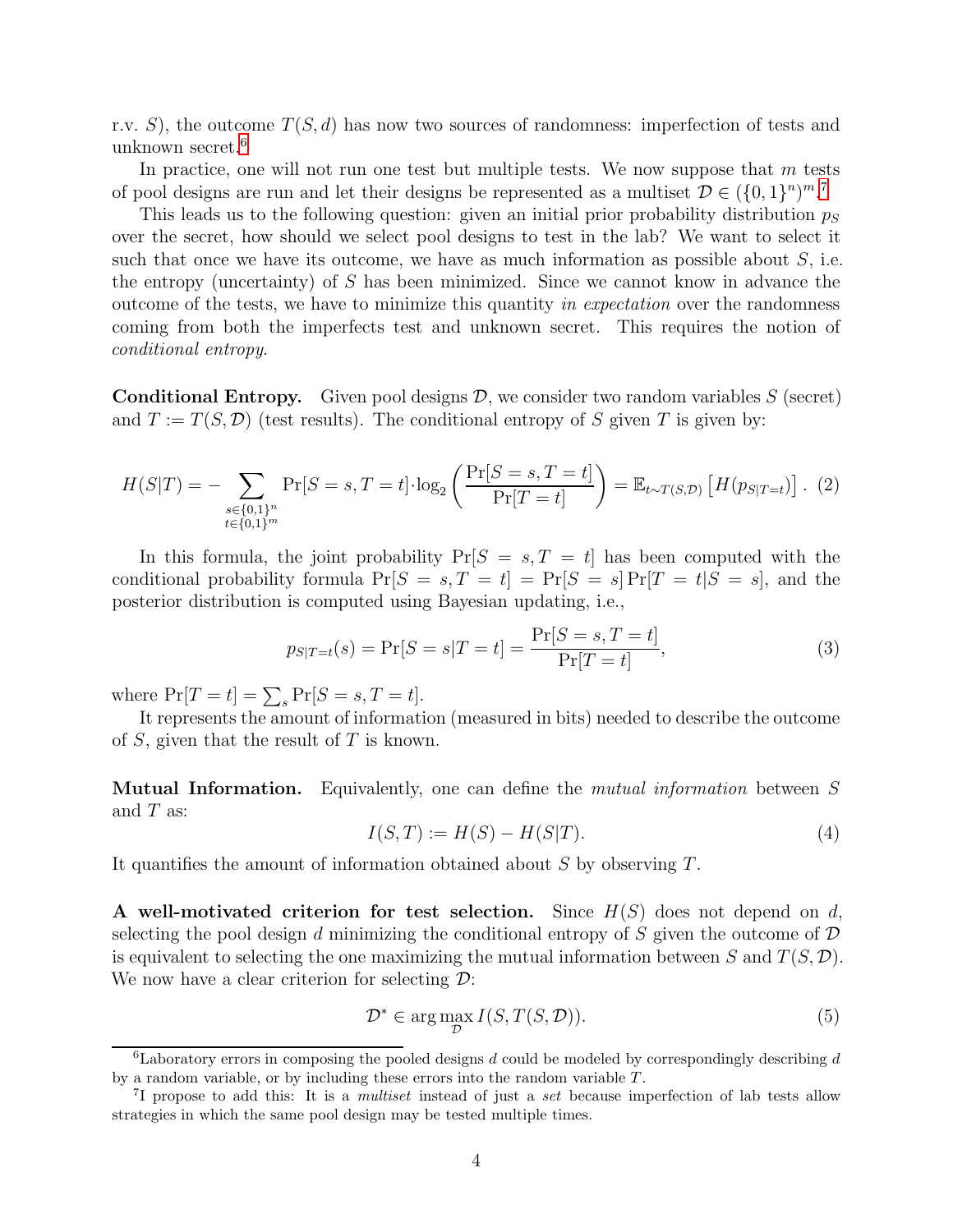This criterion selects the pool designs  $\mathcal D$  whose outcome will maximize our information about S.

Expected Confidence. We report another evaluation metric of interest called the *expected confidence*. It is the mean average precision of the maximum likelihood outcome. The maximum likelihood outcome it defined by:

$$
ML(t) := \arg\max_{s} \Pr[S = s | T = t],\tag{6}
$$

which yields the following definition of Expected Confidence:

$$
Confidence(S|T) := Pr[S = ML(T)] \tag{7}
$$

$$
= \sum_{t \in \{0,1\}^m} \Pr[T = t, S = ML(t)] \tag{8}
$$

$$
= \mathbb{E}_{t \sim T(S, \mathcal{D})} \left[ \max_{s} p_{S|T=t}(s) \right]
$$
 (9)

 $ML$  is of particular practical interest: given test results  $t$ , a physician wants to make a prediction. In this case, it makes sense to use the maximum likelihood predictor. The interpretation of Confidence is straightforward: the probability of the prediction to be true (across all possible secrets).

Updating the priors. Both scoring functions described above compute the expectation relative to the test results of a score on the posterior distribution  $p_{S|T=t}(s)$ . After observing the test results, we are able to replace the prior distribution  $p<sub>S</sub>$  by the posterior. By the rules of Bayesian computation, this update operation is commutative, i.e., the order in which designs  $d_1$  and  $d_2$  are tested does not matter, and compositional in the sense that we can test  $\{d_1, d_2\}$  simultaneously with the same results.

Thus, we can decompose those steps and make different choices as we run tests (see the adaptive method below).

(A) Compare two outcomes: (1) the posterior is concentrated on two points  $s \in \{0,1\}^n$ , taking the values 0.6 and 0.4. (2) it is concentrated on three points, taking the values 0.6, 0.2, 0.2. The entropy is higher, but maybe we still prefer (2) since the margin to the second best explanation is larger?

### 4 Non-Adaptive Method

Foreword. Non-adaptive methods have the benefit over their adaptive counterparts that they can be run in parallel. On the flip side, they describe a strictly more restrictive class of algorithms, since any non-adaptive method is an adaptive one ignoring the information obtained adaptively. Moreover, non-asymptotic (*i.e.,* for small values of n) performance guarantees are harder to obtain than for adaptive methods.

Given numbers n & m, test characteristics tpr & tnr as well as prior probabilities of sample infection  $p_i$ , the best multiset  $D$  of  $m$  pool designs is the one maximizing some score, like  $I(S, T(S, \mathcal{D}))$  or Confidence $(S, T(S, \mathcal{D})).$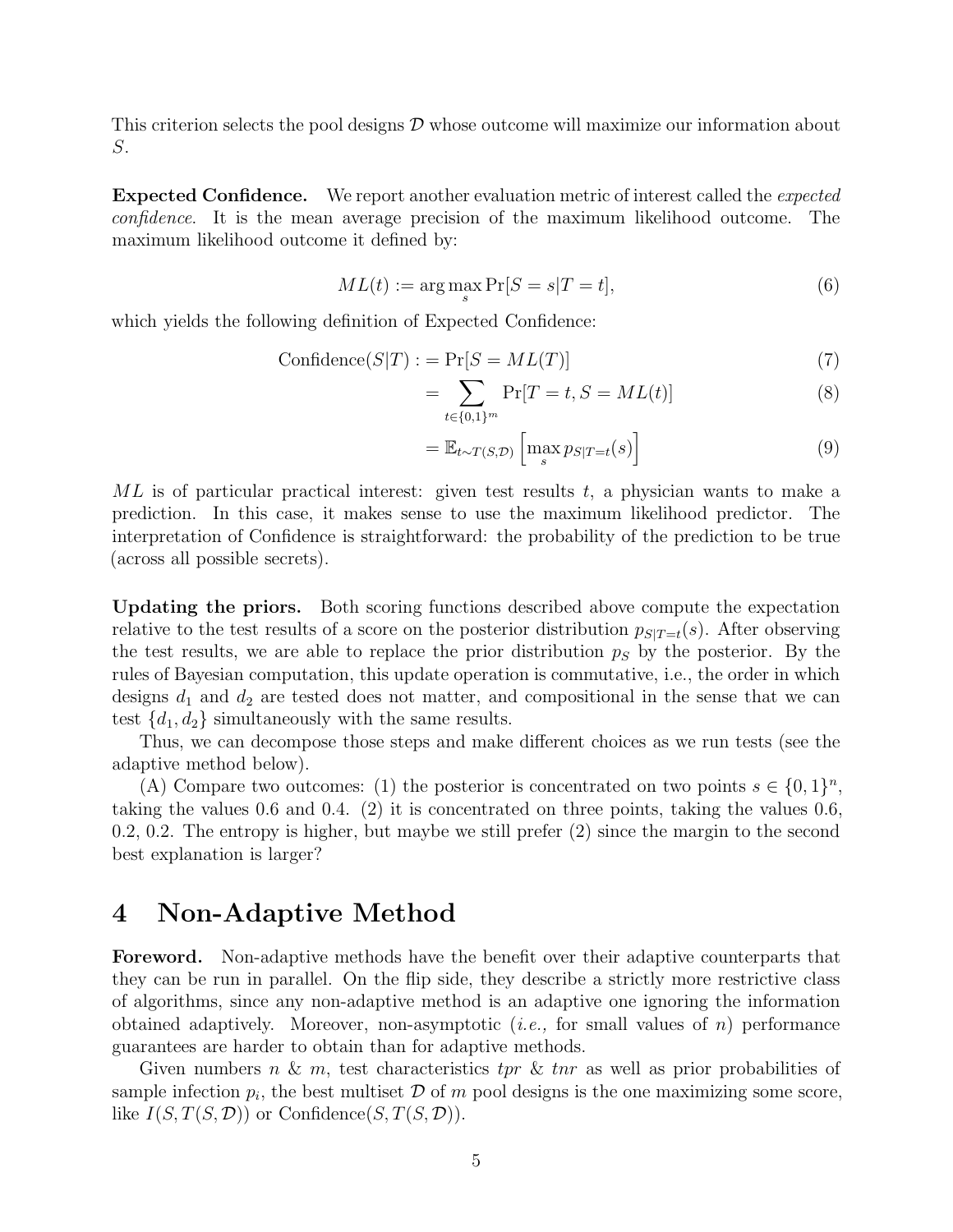The tests are order insensitive, which gives a search space of cardinality  $\binom{2^n+m}{m}$  $\binom{m}{m}$ . Evaluating the score of every multiset separately takes  $\mathcal{O}(2^{n+m})$  operations.<sup>[8](#page-5-0)</sup> Hence, brute-forcing this search space is prohibitive even for small values of  $n$  and  $m$ .

We resort to randomized algorithms to find a good enough solution. Our approach is to use Evolution Strategies. We apply a variant of the  $(1 + \lambda)$  ES with optimal restarts [\[Luby et al., 1993\]](#page-9-8) to optimize any objective function over individuals (multisets of tests).

Detailed Description. We maintain a population of 1 individual between steps. At every step of the ES, we mutate it in  $\lambda \in \mathbb{N}^+$  offsprings. In the standard  $(1 + \lambda)$  ES, each offspring is mutated from the population, whereas our offsprings are iteratively mutated, each one being the mutation of the previous. These offsprings are added to the population, and the best element of the population is selected as the next generation of the population.

We initialize our population with the "zero" individual that doesn't test anybody. Our mutation step is straightforward: flipping one bit  $d_i$  of one pool design  $d$ , both chosen uniformly at random. Our iterative mutation scheme allows us to step out of local optima.

After choosing a basis b proportional to  $n \times m$  (which is approximately the logarithm of our search space), we apply restarts according to the Luby sequence:

<span id="page-5-1"></span>
$$
(b, b, 2b, b, b, 2b, 4b, b, b, 2b, b, b, 2b, 4b, 8b, \ldots)
$$
\n
$$
(10)
$$

This sequence of restarts is optimal for Las Vegas algorithms [Luby [et al., 1993\]](#page-9-8), and our ES can be viewed as such under two conditions: *(i)* that the population never be stuck in a local optimum, which can be achieved in our algorithm using  $\lambda = n \times m$  (note that much smaller constant values are used in practice); *(ii)* the second condition is purely conceptual and consists in defining a success as having a score larger than some (unknown) threshold. The fact that our algorithm does not use this threshold as an input yields the following result:

Theorem 1. *Under condition (i), the evolutionary strategy using the sequence of restarts illustrated in Eq. [\(10\)](#page-5-1) yields a Las Vegas algorithm that restarts optimally (as defined by [\[Luby et al., 1993\]](#page-9-8)) to achieve any target score threshold.*

Future improvements would consist in *(i)* initializing the population with random pool designs (following randomized testing methods from the literature), *(ii)* design new mutation rules and *(iii)* a dynamic restart strategy based on the detection of lack of progress.

### 5 Adaptive Method

Foreword. Adaptive methods have the clear advantage over their non-adaptive counterparts to be more efficient in the number of tests, although they require waiting for the lab results after each sequential test run. Although searching the space of all possible adaptive strategies would yield a prohibitive complexity of  $\Omega(2^{2^m})$ , it turns out that a simple adaptive strategy can yield provably near-optimal results.

<span id="page-5-0"></span><sup>&</sup>lt;sup>8</sup>We chose to implement a version with complexity  $\mathcal{O}(m2^{n+m})$ , but more cache efficient in practice.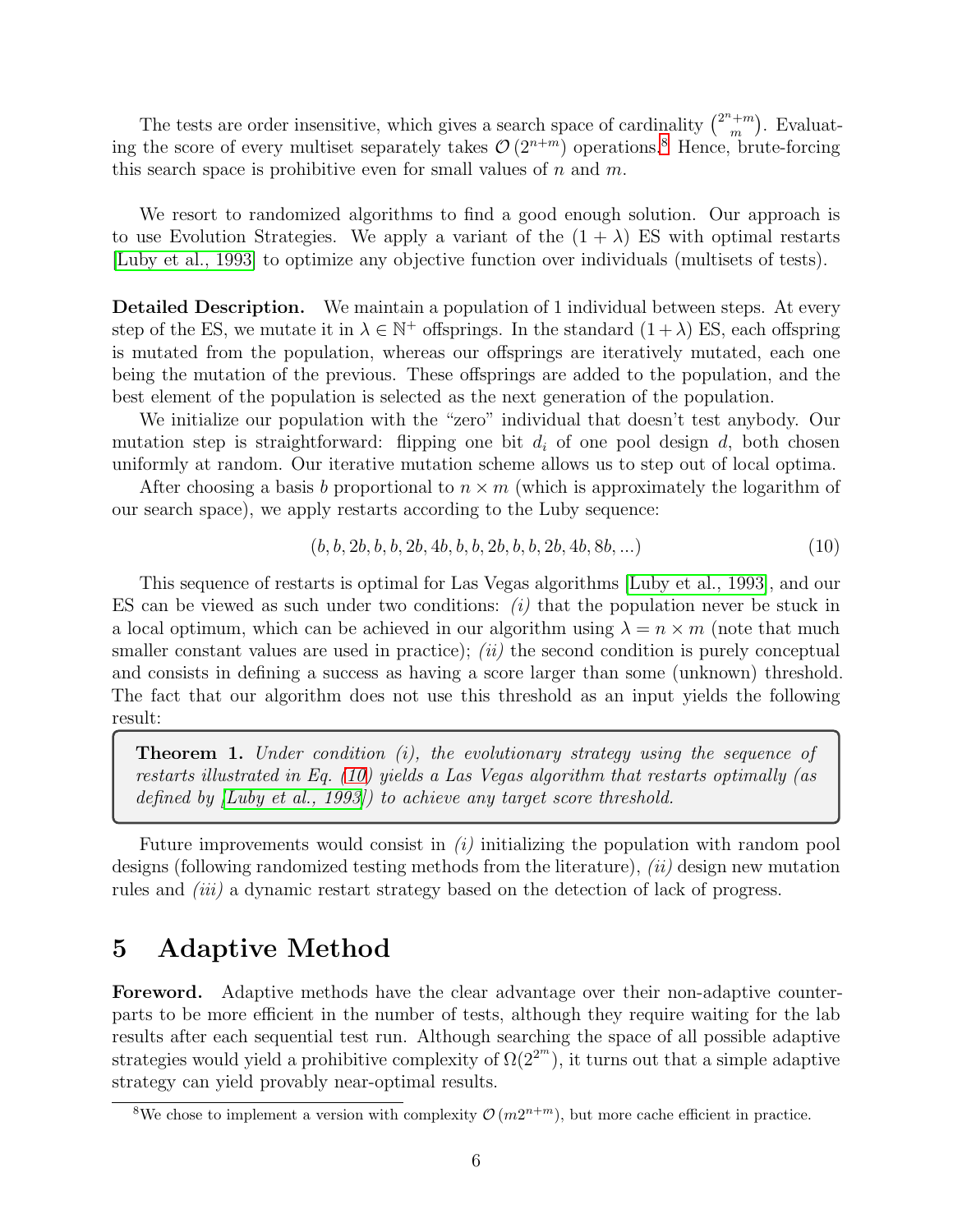Detailed Description. We describe our adaptive method as Algorithm [1](#page-6-0) which greedily optimizes the criterion defined in Eq. [\(5\)](#page-3-2).

Algorithm 1: (Greedy-Adaptive)

**Input:** Numbers  $n \& m$ , test characteristics  $tr \& trr$ , priors  $p_i$  for  $i \in \{1, ..., n\}$ ; Output: The sequence of tests to adaptively run in the lab; **Initialization:** Set  $k := m$  and set prior  $p_S$  using the  $p_i$ 's; while  $k > 0$  do For each pool design d in  $\{0,1\}^n$ , compute  $I(S,T(S,d))$ ; Select any  $d^* \in \arg \max_d I(S, T(S, d));$ Observe result  $T(S, d^*)$  of design  $d^*$  in the lab; Update  $p<sub>S</sub>$  accordingly (see Eq. [\(3\)](#page-3-3)) to the realization of  $d^*$  in the lab; Decrease the number of remaining tests  $k$  by 1; end

<span id="page-6-0"></span>Leveraging the framework of adaptive sub-modularity [\[Golovin and Krause, 2011\]](#page-9-7), and the fact that the criterion defined by Eq. [\(5\)](#page-3-2) is adaptive sub-modular and adaptive monotone, Algorithm [1](#page-6-0) has the guarantee below. We prove it in Appendix [B.1.](#page-11-1)

Theorem 2. *Denote by '*Algo*' an adaptive strategy. Let* I(Algo) *be the expected mutual information obtained at the end of all* m *tests by running* Algo*, the expectation being taken over all* 2 <sup>m</sup> *outcomes of lab results. Denote by 'Optimal' the best (unknown) adaptive strategy.* If we run Algorithm [1](#page-6-0) for  $m_1$  tests and Optimal for  $m_2$  tests, we *have:*

$$
I(\text{Algorithm 1}) \ge \left(1 - e^{-\frac{m_1}{\alpha m_2}}\right) I(\text{Optimal}),\tag{11}
$$

<span id="page-6-1"></span>*where*  $\alpha$  *is defined as follows: assume that our priors*  $p_i$  *are wrong, in the sense that there exist constants* c, d with  $cp_i \leq p'_i \leq dp_i$  for  $i \in \{1, ..., n\}$ , with  $c \leq 1$  and  $d \geq 1$ , *where*  $p'_i$  denotes the true prior: we set  $\alpha := d/c$ .

Remarks. Theorem [2](#page-6-1) states that Algorithm [1](#page-6-0) is *(i)* robust to wrong priors and *(ii)* nearoptimal in the sense that the ratio of its performance with that of the optimal strategy goes to 1 exponentially fast in the ratio of the numbers of tests run in each algorithm. For  $\alpha = 1$ and  $m_1 = m_2$ , this yields  $1 - 1/e \simeq 0.63$ .

## 6 Additional Related Work

There exists recent work applying group testing to COVID-19: [\[Seifried and Ciesek, 2020\]](#page-10-0) report using mini pools of patient samples of size 5 yielding no error in the prediction of healthy patients, over a set of 50 patient samples; [\[Yelin et al., 2020\]](#page-10-1) report the possibility of mixing up to 32 patient samples together, with a false positive rate of 10%; [\[Jeffay, 2020\]](#page-9-9) made a press release about the possibility of reliably testing mixtures including as many as 64 patient samples; [\[Kadri, 2020\]](#page-9-10) mentions simple mathematical methods to approach the problem; [\[Deleforge, 2020\]](#page-9-11) published a blogpost with appealing illustrations vulgarizing the mathematics of group testing.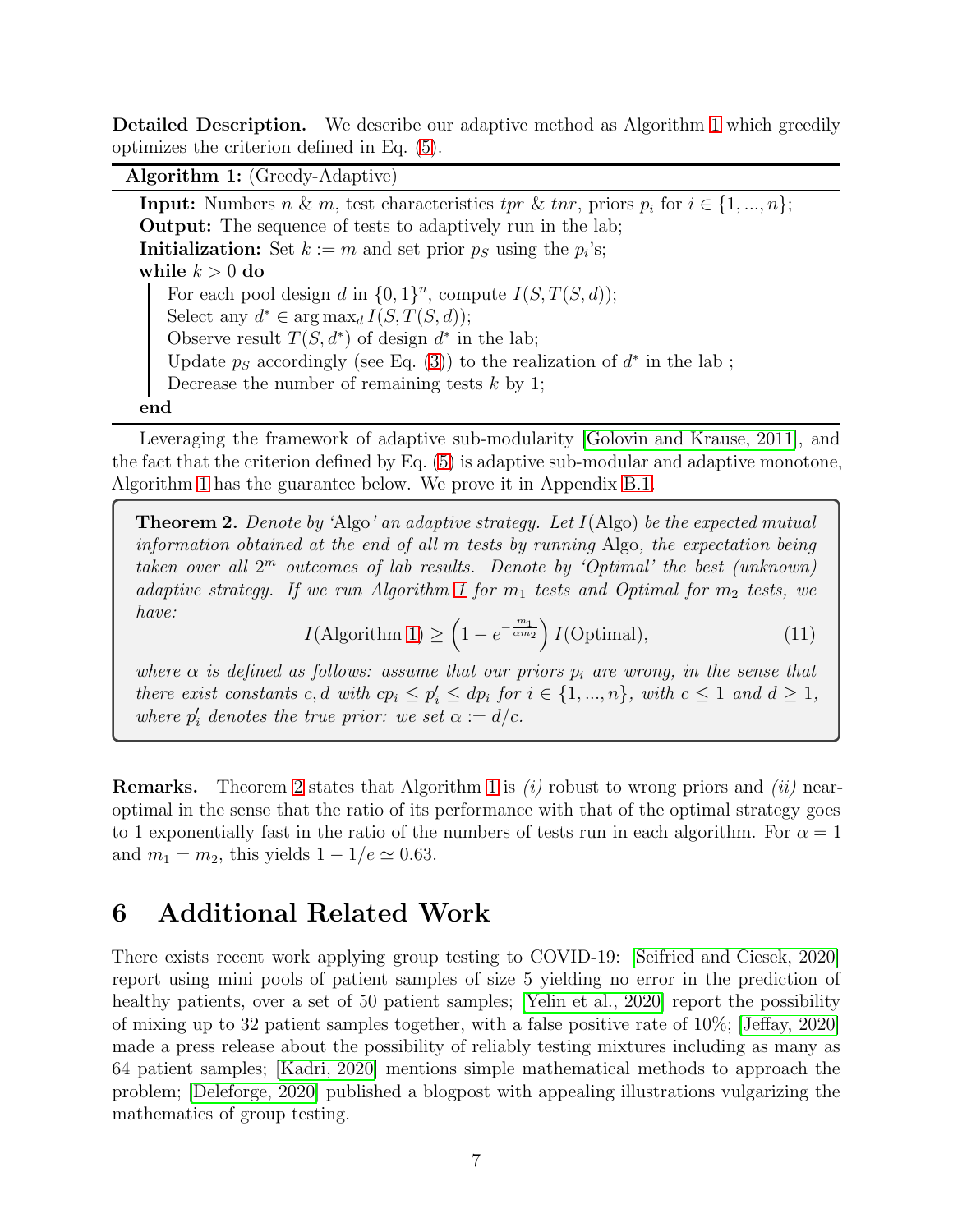## 7 Conclusion & Future Work

We have discussed some interesting special cases using relatively restrictive assumptions. While theoretical results often require such assumptions, our implementation can in principle be generalized into various directions...

Different objective functions. We have used the number of tests and samples as given, and then optimized a conditional entropy. However, from a practical point of view, other quantities are relevant and may need to be included in the objective, *e.g.* the expectation (over a population) of the waiting time before an individual is "cleared" as negative (and can then go to work, visit a nursing home, or perform other actions which may require a confirmation of non-infectiousness).

**Semi-adaptive tests.** Instead of performing  $m$  consecutive tests, one could do them in k batches of respective sizes  $m_1, ..., m_k$  satisfying  $m_1 + ... + m_k = m$ . Adaptivity over the sequence of length k could be handled greedily as in Algorithm [1,](#page-6-0) except that instead of selecting a single pool design  $d^*$ , we would select  $m_i$  designs at the  $i^{th}$  step. We named this semi-adaptive algorithm the *k-greedy* strategy.

Pool size optimization. One could analyze the simple setting of [\[Schmidt et al., 2020\]](#page-9-0), *i.e.*, what is the best pool size given an average prior probability. "Best" here could mean something different than in our setting. One might want to take into account the number of tests kits used as well as the number of people which are "cleared" as negative after a given time duration.

Pool allocation. How do we allocate people to the (first round) pool designs in this setting if prior probabilities are non-uniform? This will naturally arise if we apply group testing as per [\[Schmidt et al., 2020\]](#page-9-0) every day for part of the workforce of a company, in which case a negative result for a person on a given day would imply a low prior on the next day. One could also wonder how to allocate people to the pool designs in the presence of correlations between patient samples. One initial guess could be to place correlated people into the same pool in order to minimize the expected number of what one might call *false pool alarms*, i.e., cases where a person ends up in a positively tested pool even though they are personally negative.

Further practical considerations. A good practical strategy could be to perform one round of pooled tests to disjoint groups every morning as individuals arrive at work, being evaluated during work hours. Those who are in a positive group (adaptively) get assigned to a second pool design tested later, which can consist of a non-adaptive combination of multiple designs, tested over night. They receive the result in the morning before they go to work, and if individually positive, the enter quarantine. If the test is so sensitive that it detects infections even before individuals become contagious (which may be the case for PCR tests), such a strategy could avoid most infections at work.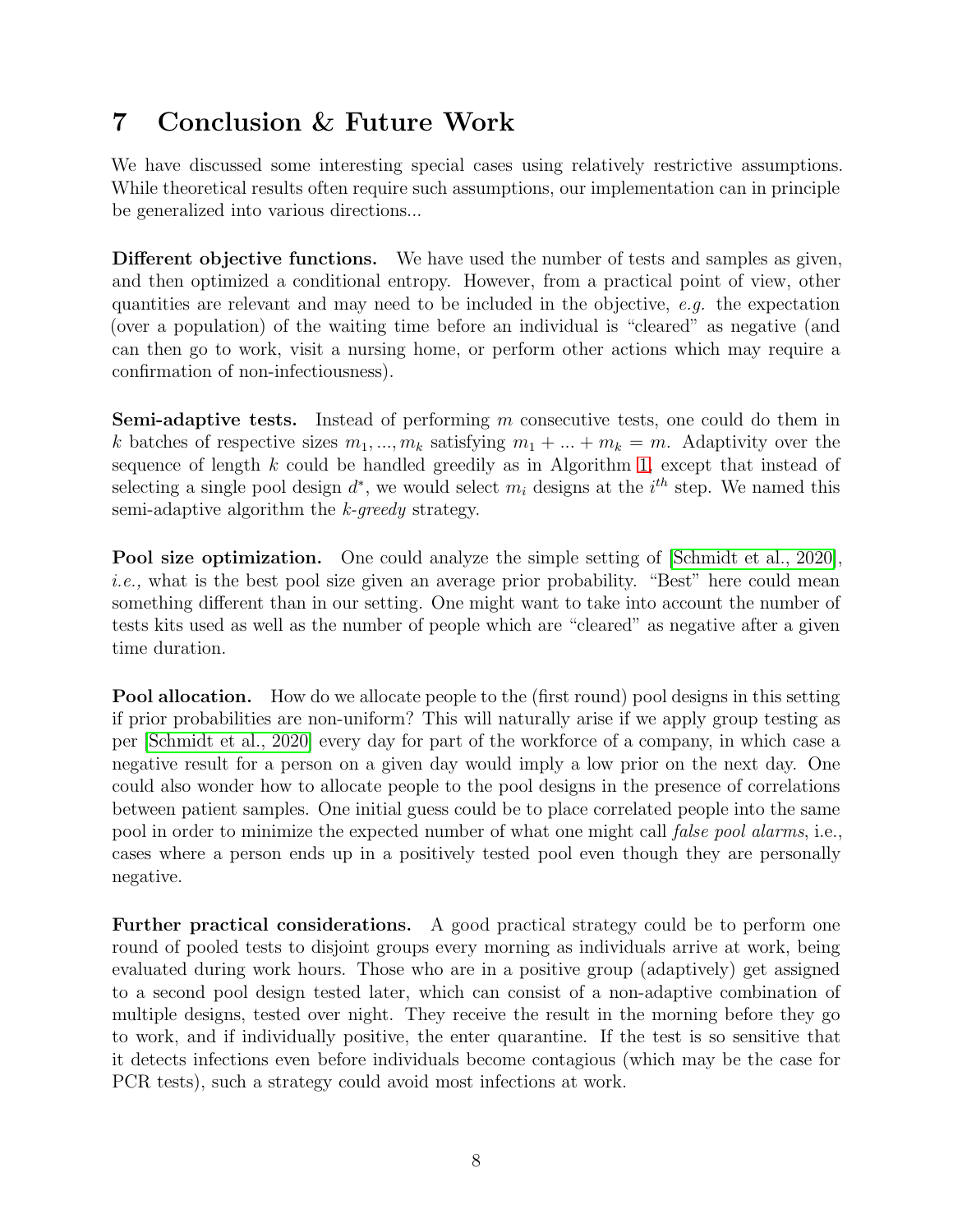**Dependencies between**  $trr$ **,**  $trr$  **and pool size.** The reliability of tests may vary with pool size. In our notation, the outcome of the tests is a random variable that need not only depend on whether one person is sick  $(1_{\langle d,s\rangle>0})$  but it may also depend on the number of tested people |d| and the number of sick people  $\langle d, s \rangle$  (cf. Footnote [5\)](#page-2-3); it could even assign different values of tpr and tnr to different people. The tpr may in practice be an increasing function of the proportion of sick people  $\langle d, s \rangle / |d|$ .

Estimating prior infection probabilities. Currently, we start with a factorized prior of infection that not only assumes independence between the tested patients but is also oblivious to the individual characteristics. We could, however, build a simple ML system that estimates the prior probabilities based on a set of features such as: job, number of people living in the same household, number of children, location of home, movement or contact data, etc.[9](#page-8-0) Those prior probabilities can then be readily used by our approach to optimize the pool designs, and the ML system can gradually be improved as we gather more test results.

Prevalence estimation. Similar methods can be applied to the question of estimating prevalence. Note that this is an easier problem in the sense that we need not necessarily estimate which individuals are positive, but only how many.

Ethical considerations. We identify two families of concern to address. The first family concerns the accuracy of the tests. Indeed, when the number of tests and patients are equal, it is natural to compare the  $tpr/tnr$  of the individual test to the  $tpr/tnr$  of the individual results in our grouped test framework (obtained by marginalizing the posterior distribution). In some situations with unbalanced priors, the marginal  $tpr/tnr$  of some people in the group could be lower than the test  $tpr/tnr$ , even if the test will be more successful overall. However, reporting the marginal individual results gives doctors a tool to decide whether further testing should be needed; hence we cannot rule out that individuals might be worse off by being tested in a group.

The second family of concerns, directly resulting from the first, is the responsibility of the doctor when assigning the people in batches and giving them prior probabilities (using another model). The assignment of people in batches should be dealt with in a future extension of our framework, while the sensitivity of our protocol to priors should be studied in more depth. In particular, the adaptive framework is more robust with respect to the choice of priors than the non-adaptive one.

# Acknowledgments

Gary Bécigneul is funded by the Max Planck ETH Center for Learning Systems.

<span id="page-8-0"></span><sup>&</sup>lt;sup>9</sup>subject to privacy considerations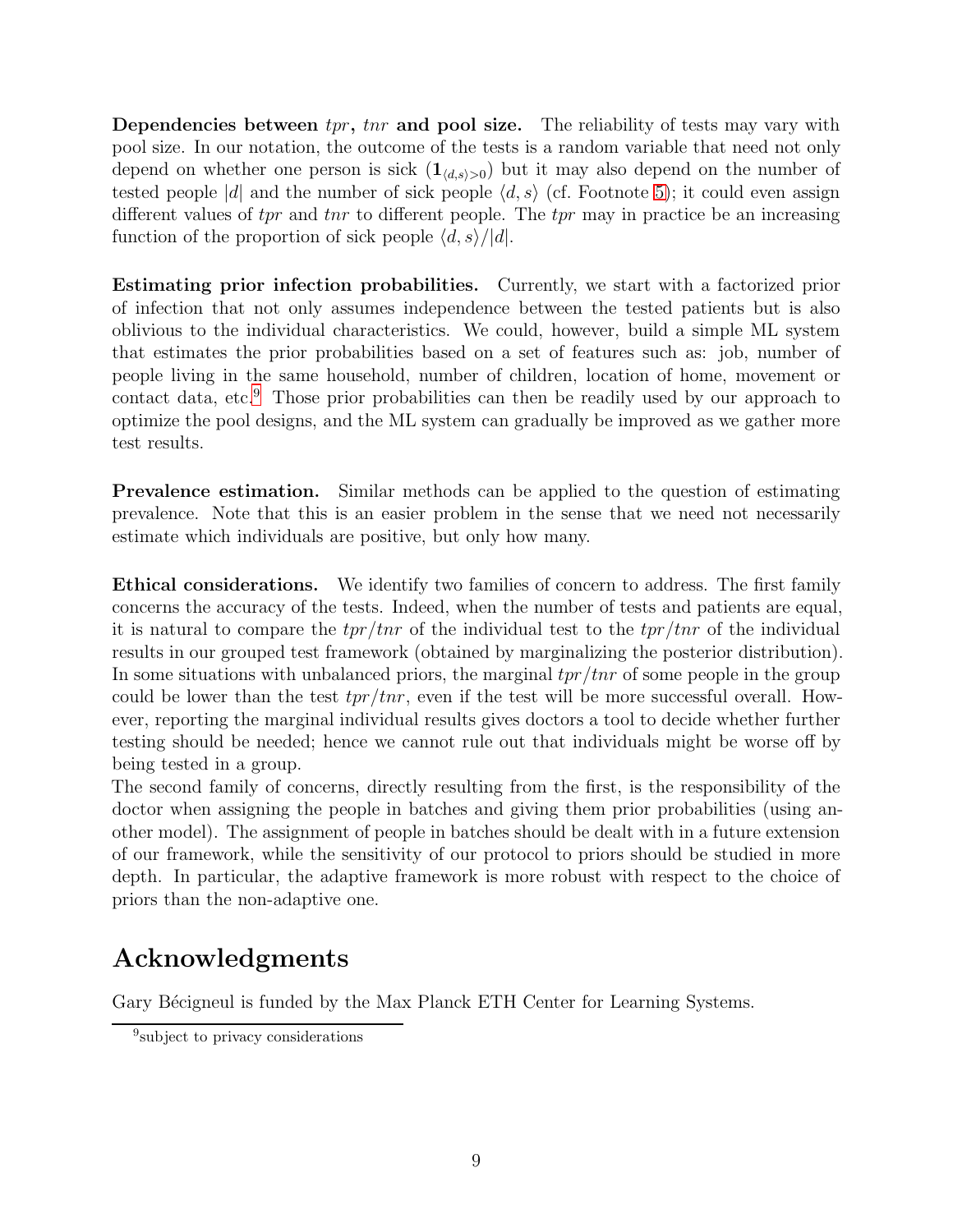### References

- <span id="page-9-5"></span>[Chan et al., 2014] Chan, C. L., Jaggi, S., Saligrama, V., and Agnihotri, S. (2014). Nonadaptive group testing: Explicit bounds and novel algorithms. *IEEE Transactions on Information Theory*, 60(5):3019–3035.
- <span id="page-9-4"></span>[Cheraghchi et al., 2012] Cheraghchi, M., Karbasi, A., Mohajer, S., and Saligrama, V. (2012). Graph-constrained group testing. *IEEE Transactions on Information Theory*, 58(1):248–262.
- <span id="page-9-12"></span>[Cover and Thomas, 2012] Cover, T. M. and Thomas, J. A. (2012). *Elements of information theory*. John Wiley & Sons.
- <span id="page-9-11"></span>[Deleforge, 2020] Deleforge, A. (April 9, 2020). The maths of group testing: Mixing samples to speed up covid-19 detection.
- <span id="page-9-7"></span>[Golovin and Krause, 2011] Golovin, D. and Krause, A. (2011). Adaptive submodularity: Theory and applications in active learning and stochastic optimization. *Journal of Artificial Intelligence Research*, 42:427–486.
- <span id="page-9-13"></span>[Guestrin et al., 2005] Guestrin, C., Krause, A., and Singh, A. P. (2005). Near-optimal sensor placements in gaussian processes. In *Proceedings of the 22nd international conference on Machine learning*, pages 265–272.
- <span id="page-9-1"></span>[Hwang and Sós, 1987] Hwang, F. and Sós, V. (1987). Non-adaptive hypergeometric group testing. *Studia Sci. Math. Hungar*, 22(1-4):257–263.
- <span id="page-9-3"></span>[Indyk et al., 2010] Indyk, P., Ngo, H. Q., and Rudra, A. (2010). Efficiently decodable nonadaptive group testing. In *Proceedings of the twenty-first annual ACM-SIAM symposium on Discrete Algorithms*, pages 1126–1142. SIAM.
- <span id="page-9-9"></span>[Jeffay, 2020] Jeffay, N. (2020). To ease global virus test bottleneck, Israeli scientists suggest pooling samples. *Times of Israel*.
- <span id="page-9-10"></span>[Kadri, 2020] Kadri, U. (2020). Enhancing the number of lab tests with a 'poisoned wine' approach.
- <span id="page-9-2"></span>[Knill et al., 1998] Knill, E., Bruno, W. J., and Torney, D. C. (1998). Non-adaptive group testing in the presence of errors. *Discrete applied mathematics*, 88(1-3):261–290.
- <span id="page-9-8"></span>[Luby et al., 1993] Luby, M., Sinclair, A., and Zuckerman, D. (1993). Optimal speedup of las vegas algorithms. *Information Processing Letters*, 47(4):173–180.
- <span id="page-9-6"></span>[Mazumdar, 2016] Mazumdar, A. (2016). Nonadaptive group testing with random set of defectives. *IEEE Transactions on Information Theory*, 62(12):7522–7531.
- <span id="page-9-0"></span>[Schmidt et al., 2020] Schmidt, M., Hoehl, S., Berger, A., Zeichhardt, H., Hourfar, K., Ciesek, S., and Seifried, E. (2020). FACT - Frankfurt adjusted COVID-19 testing - a novel method enables high-throughput SARS-CoV-2 screening without loss of sensitivity. *medRxiv*.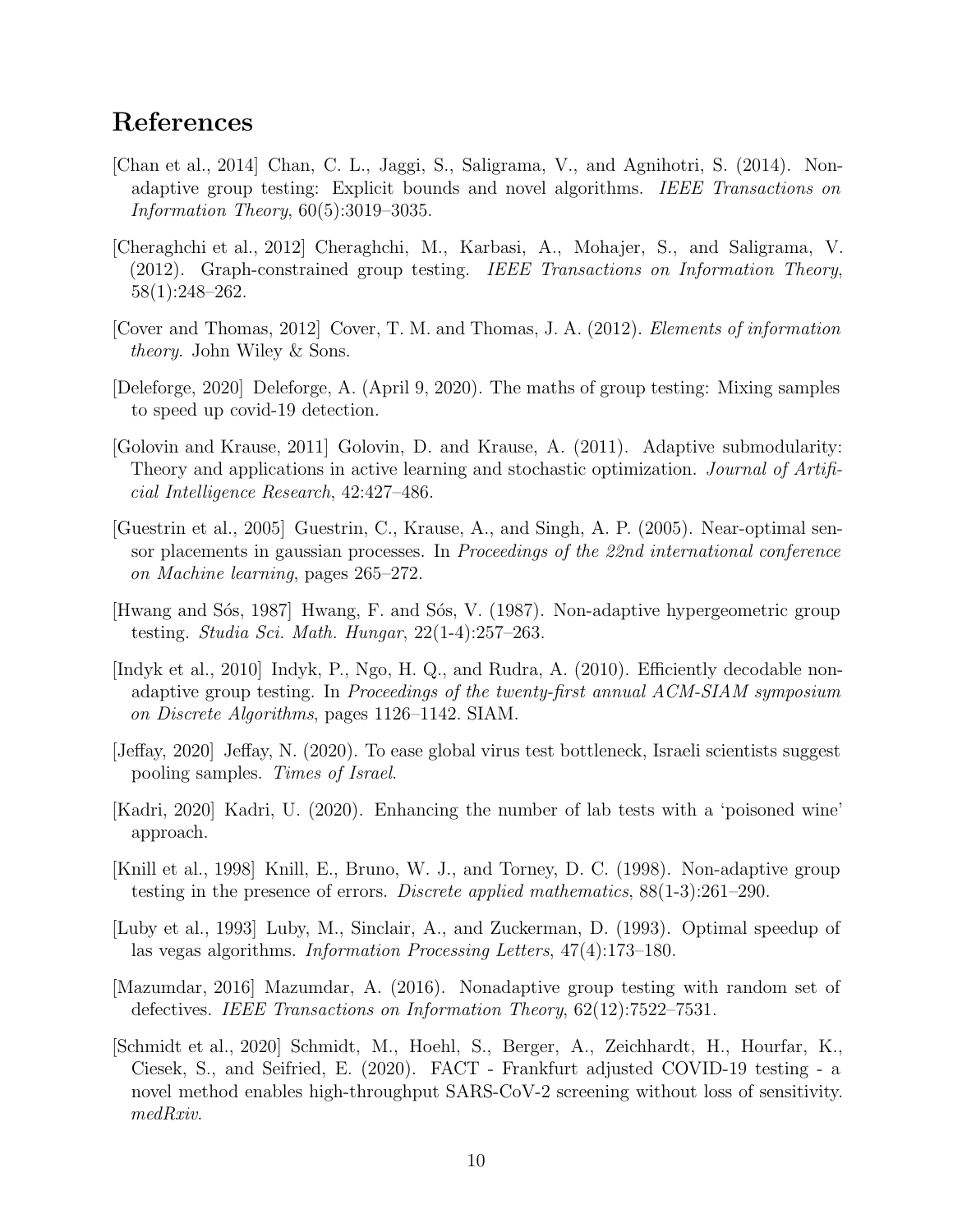- <span id="page-10-0"></span>[Seifried and Ciesek, 2020] Seifried, E. and Ciesek, S. (March 30, 2020). Pool testing of SARS-CoV-2 samples increases worldwide test capacities many times over.
- <span id="page-10-1"></span>[Yelin et al., 2020] Yelin, I., Aharony, N., Shaer-Tamar, E., Argoetti, A., Messer, E., Berenbaum, D., Shafran, E., Kuzli, A., Gandali, N., Hashimshony, T., Mandel-Gutfreund, Y., Halberthal, M., Geffen, Y., Szwarcwort-Cohen, M., and Kishony, R. (2020). Evaluation of COVID-19 RT-qPCR test in multi-sample pools. *medRxiv*.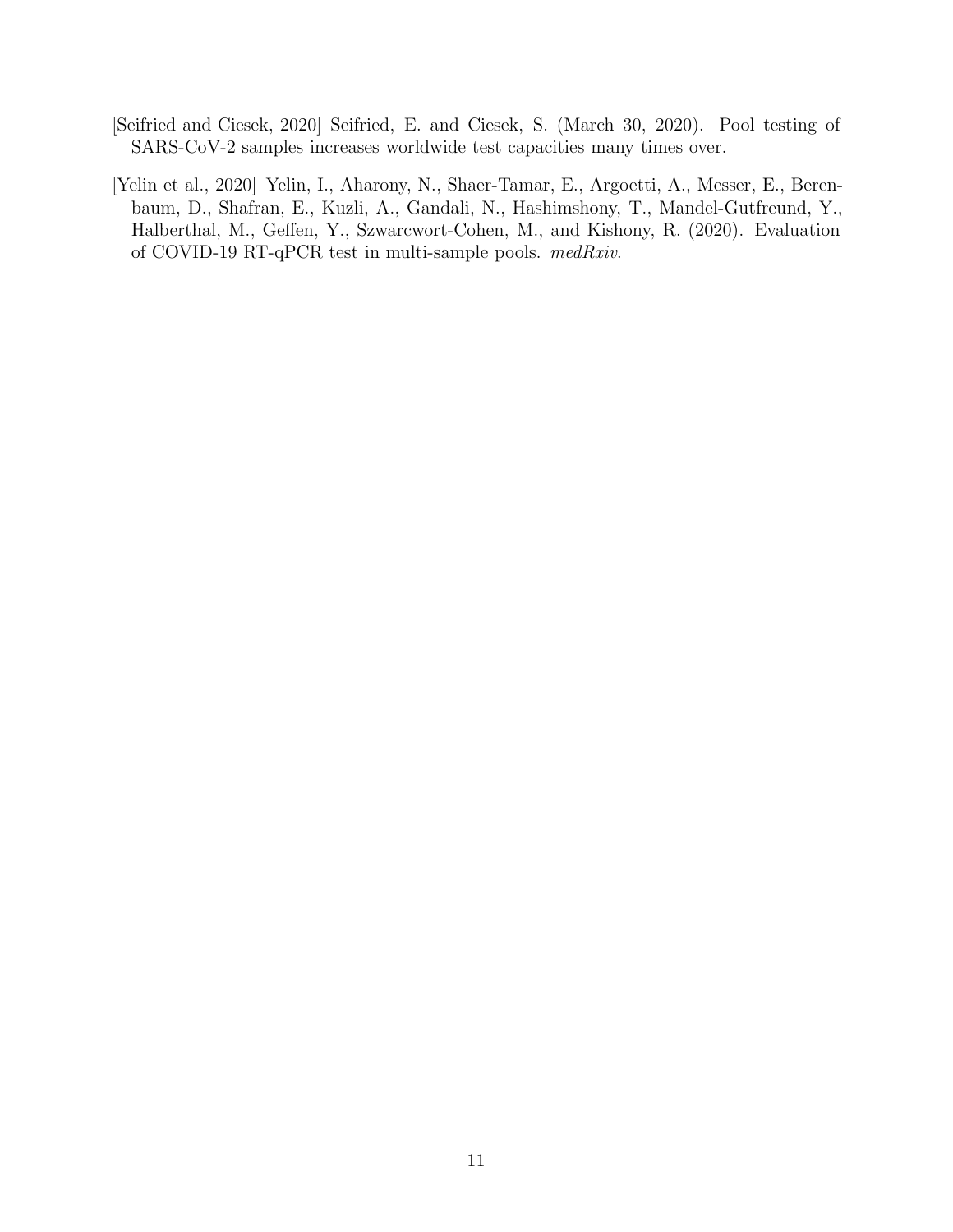### <span id="page-11-0"></span>A List of All Notations

We use upper case letters exclusively for random variables  $(r.v.)$ , except for mutual information  $I$  and entropy  $H$ .

- $n:$  number of patient samples;
- $m:$  number of tests to run in the lab;
- $s \in \{0,1\}^n$ : the *secret* to unveil, with  $s_i = 1$  if and only if patient sample i is positive (infected);
- S: r.v. over possible values of s whose law describes the current information we have about s;
- $d \in \{0,1\}^n$ : a pool design, with  $d_i = 1$  if and only if patient sample i belongs to pool design d;
- $\mathcal{D} \in (\{0,1\}^n)^m$ : random multiset describing the pool designs output by the strategy;
- $t \in \{0,1\}^m$ : lab result of a list of m tests;
- $T:$  r.v. over possible values of t describing lab results;
- $\bullet$  tpr: true positive rate, sensitivity, hit rate, detection rate, recall;
- $\bullet$  tnr: true negative rate, specificity, correct rejection rate, selectivity;
- $p_i \in [0, 1]$ : prior probability of injection of patient sample *i*;
- $Pr[A]$ : probability of event A to happen;
- $p_S(s) \in [0,1]$ : probability of secret  $s \in \{0,1\}^n$  to be the correct one, according to the law  $p_S$  of r.v.  $S$ .

### <span id="page-11-1"></span>B Proofs

#### B.1 Theorem [2](#page-6-1)

We wish to invoke Theorem 1 of [\[Golovin and Krause, 2011\]](#page-9-7). In order to do so, we need to prove that the conditional entropy which we introduced in Eq. [\(2\)](#page-3-4) is both *adaptive monotone* and *adaptive sub-modular*. Direct respective correspondence between our notations and that of [\[Golovin and Krause, 2011\]](#page-9-7) is given by:

- Pool designs  $d$ : items  $e$ ;
- Test results  $T$ : realizations  $\Phi$ ;
- Set D of selected designs : set  $E(\pi, \Phi)$  of selected items by policy  $\pi$ ;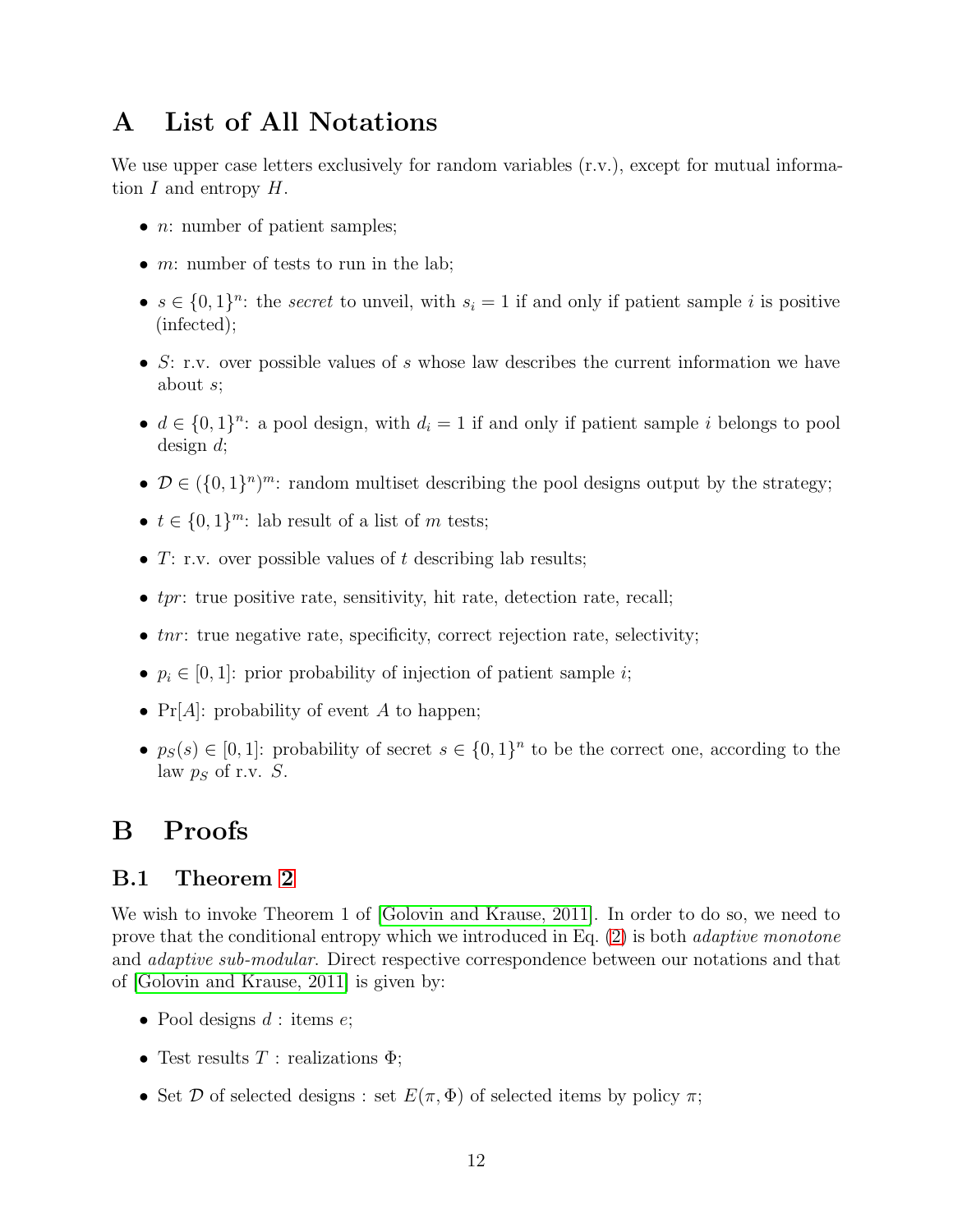- $H(p_{S|T=t})$ :  $f(E(\pi, \Phi), \Phi)$ ;
- $H(S | T)$ :  $f_{avg} := \mathbb{E}[f(E(\pi, \Phi), \Phi)].$

This allows one to define, following Definition 1 of [\[Golovin and Krause, 2011\]](#page-9-7), the conditional expected marginal benefit of a pool design  $d$  given results  $t$  as:

<span id="page-12-1"></span>
$$
\Delta(d) := -[H(S \mid R(S, d)) - H(S)]. \tag{12}
$$

It represents the marginal gain of information obtained, in expectation, by observing the outcome of d at a given stage (this stage being defined by  $p<sub>S</sub>$ , i.e. after having observed test results  $t$ ).

Adaptive monotonicity holds if  $\Delta(d) \geq 0$  for any d.

Adaptive sub-modularity holds if for any two sets of results  $t$  and  $t'$  such that  $t$  is a  $\textit{sub-realization}^{10}$  $\textit{sub-realization}^{10}$  $\textit{sub-realization}^{10}$  of t', for any pool design d:  $\Delta(d \mid t) \geq \Delta(d \mid t')$ .

The below lemma concludes the proof.

**Lemma.** With respect to  $\Delta$  defined in Eq. [\(12\)](#page-12-1), adaptive monotonicity and adaptive sub-modularity both hold.

*Proof.* Adaptive monotonicity is a consequence of the "information-never-hurts" bound  $H(X \mid Y) \leq H(X)$  Cover and Thomas, 2012. Moreover, as mentioned in Lemma 1 of [\[Guestrin et al., 2005\]](#page-9-13), sub-modularity also follows directly from this bound.

 $\Box$ 

### C Practical examples

In this section, we show how our program (available at https://louisabraham.github.io/crackovid/cra can be used for practical applications.

#### C.1 Evaluation mode

Suppose a doctor already made some pooled tests. Our program can compute the posterior distribution and report the most probable diagnosis, its confidence as well as the marginal probabilities for each person to be sick.

In our numerical example, tpr=0.95, tnr=0.99, we test 3 persons with 3 tests. The  $i$ -th test is applied to everybody but the  $i$ -th person. We can then enter the results of each test.

The input of our program is thus

<span id="page-12-0"></span><sup>&</sup>lt;sup>10</sup>*i.e.* there exist  $D$  and  $D'$  such that  $T(S, D) = t$ ,  $T(S, D') = t'$  and  $D \subset D'$ .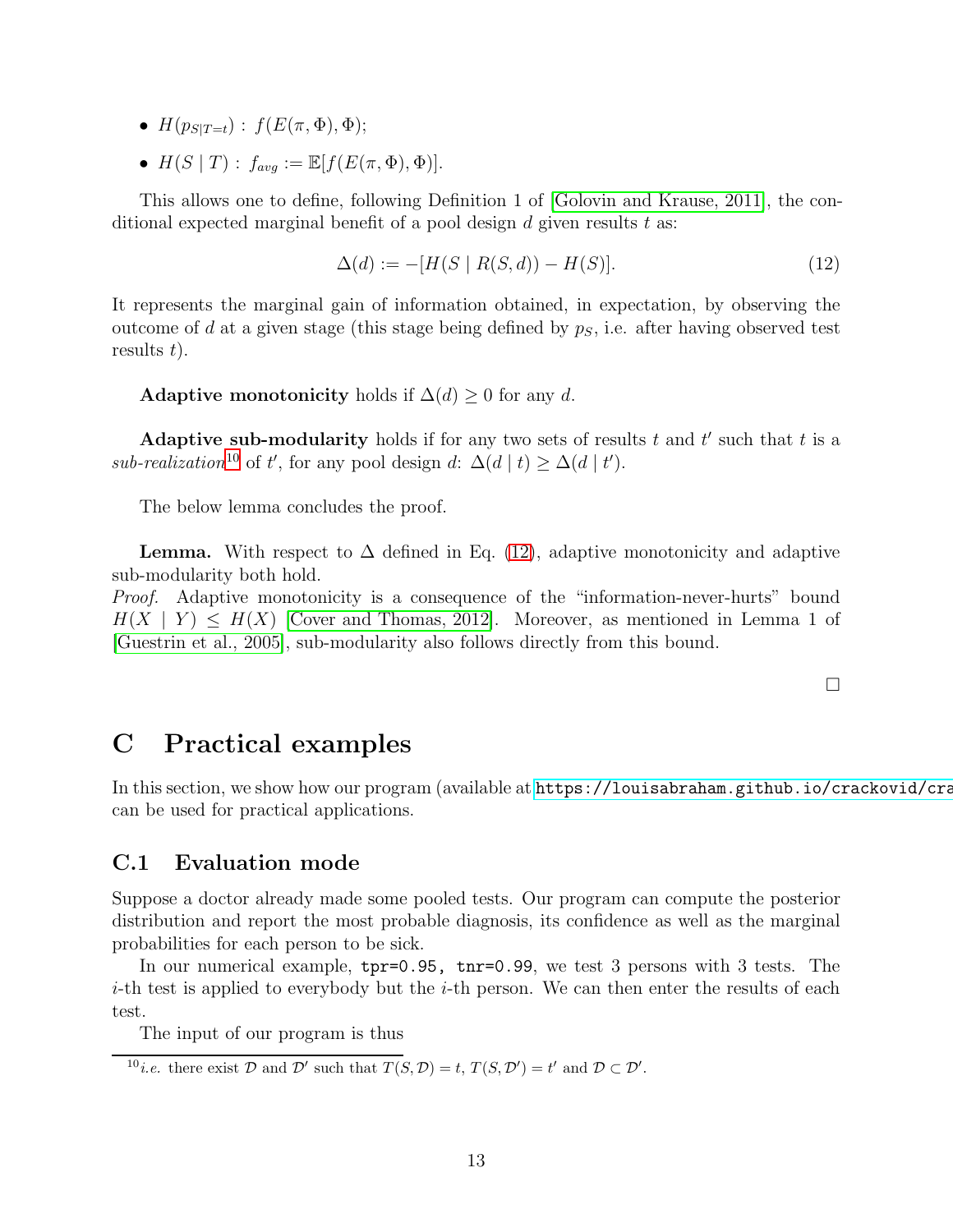| 33                |
|-------------------|
| 0.990.95          |
| $0.1$ $0.1$ $0.1$ |
| eval              |
| 011               |
| 101               |
| 110               |

[results]

with [results] a binary code representing the test observations.

If the results are 000, the program indicates that with very high probability nobody is  $sick:$ <sup>[11](#page-13-0)</sup>

```
most probable diagnosis: 000
confidence: 0.999963
```

```
marginals: 1.23414e-05 1.23414e-05 1.23414e-05
```
If the results are 011, the program predicts that the first person is sick and the other two are healthy:

```
most probable diagnosis: 100
confidence: 0.973086
```

```
marginals: 0.975488 0.00292 0.00292
```
Interestingly, we observe error correction when the results are 001 (an impossible outcome with perfect tests) as the program still infers that nobody is sick:

```
most probable diagnosis: 000
confidence: 0.955646
marginals: 0.0221854 0.0221854 6.64093e-05
```
### C.2 Optimization mode

This mode, given prior probabilities of people to be sick and a number of tests, finds a pooling scheme to optimize the expectation of some score on the posterior probabilities, eg minimize the entropy or maximize the confidence.

In fact, the framework we applied above is optimal as

<span id="page-13-0"></span><sup>&</sup>lt;sup>11</sup>To re-run in one click: https://louisabraham.github.io/crackovid/crackovid.html?input=MyAzCgowLjk5IDAuOTU